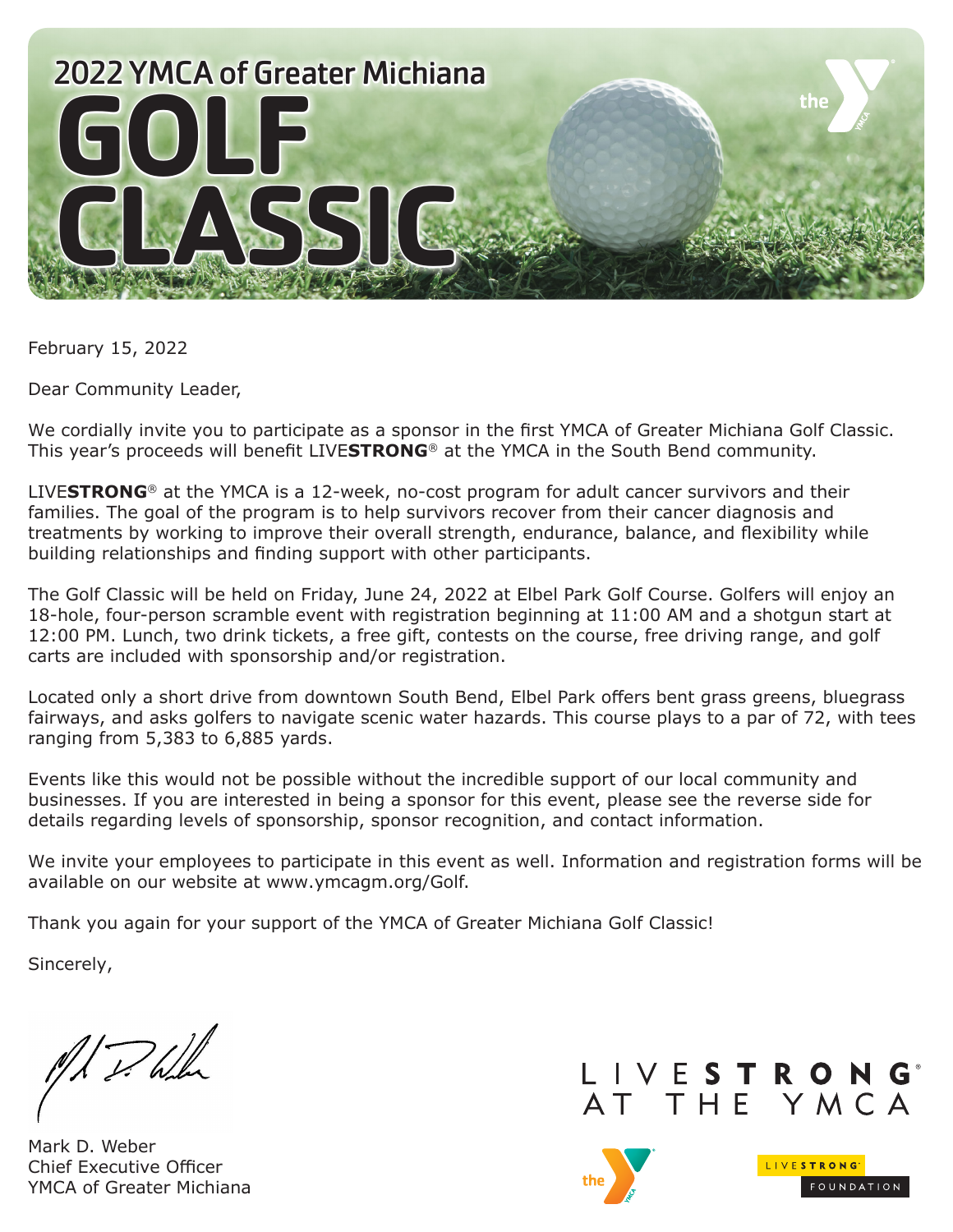# YMCA GOLF CLASSIC **2022 SPONSORSH** LEVELS & BENEFITS

| <u>ZZ SPUNSUKSMIP</u><br><b>VELS &amp; BENEFITS</b>                                         |           |           |           |           |           |
|---------------------------------------------------------------------------------------------|-----------|-----------|-----------|-----------|-----------|
| <b>1-Hole Sponsor</b>                                                                       |           | $\bullet$ | $\bullet$ | $\bullet$ |           |
| <b>2-Hole Sponsor</b>                                                                       | $\bullet$ |           |           |           |           |
| Recognition on website & social media                                                       | $\bullet$ | $\bullet$ | $\bullet$ | $\bullet$ |           |
| <b>Company logo included banner at event</b>                                                | $\bullet$ | $\bullet$ | $\bullet$ | $\bullet$ |           |
| <b>Company name listed in program</b>                                                       |           |           |           | $\bullet$ | $\bullet$ |
| <b>Company logo listed in program</b>                                                       | $\bullet$ | $\bullet$ | $\bullet$ |           |           |
| Ad listed in program - sponsor provides ad<br>(Silver=2x2.5", Gold=4x2.5", Presenting=5x4") | $\bullet$ | $\bullet$ | $\bullet$ |           |           |
| <b>Registration for 2 teams</b>                                                             | $\bullet$ | $\bullet$ |           |           |           |
| <b>Registration for 1 team</b>                                                              |           |           | $\bullet$ | $\bullet$ |           |
| <b>Company banner at event</b>                                                              | $\bullet$ |           |           |           |           |
| <b>Company featured on cover of program</b>                                                 | $\bullet$ |           |           |           |           |
| <b>Opportunity to speak at event</b>                                                        | $\bullet$ |           |           |           |           |

If applicable, please email a high-resolution EPS or PDF file of your company logo to Kayla O'Brien, Marketing Director at kobrien@ymcagm.org, subject line: Golf Classic Sponsorship.

### **ADDITIONAL SPONSORSHIPS**

#### **SURVIVOR SPONSOR - \$750**

Sponsor a cancer survivor to go through LIVESTRONG® at the YMCA!

#### **POKER CHIP SPONSOR- \$2,000**

**Limit 1 • Sponsorship due April 1, 2021** Your company logo will be displayed, along side the Y logo, on 100 golf poker chips given to all golfers at event.

#### **IN KIND SPONSORS - \$ to be determined**

If your company is interested in donating products or services for the event or an item to be used in our door prize drawing, a dollar amount will be established for the value of the donation, and your company will receive recognition at the appropriate sponsorship level listed above.



#### $\sim$  of the state of the state of the state of the state of the state of the state of the state of the state of the state of the state of the state of the state of the state of the state of the state of the state of the s

Unable to sponsor this year but still want to support the Y?

> **Register to golf! ymcagm.org/Golf**

Individual - \$125 Foursome - \$450